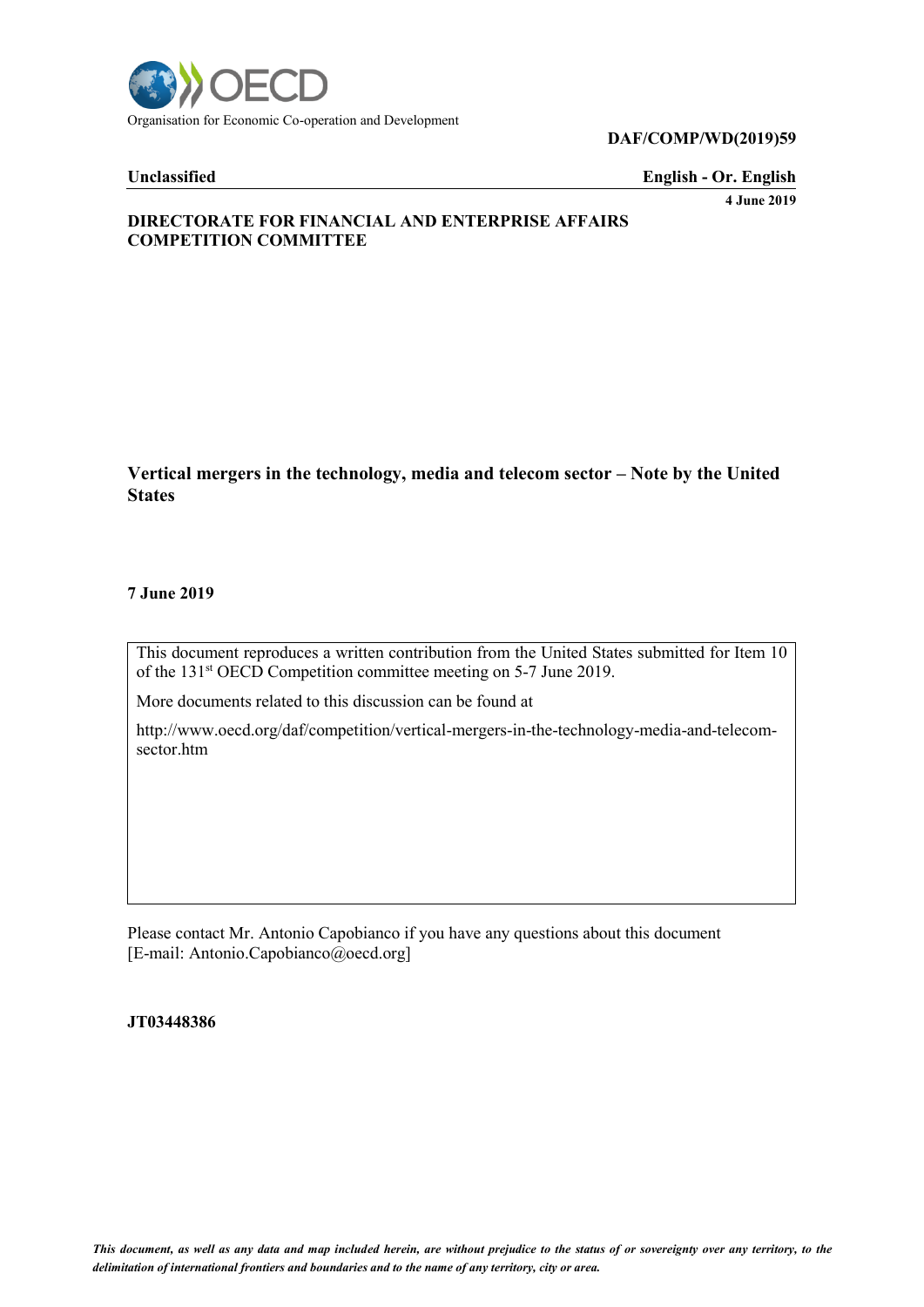# *United States*

## **1. Introduction**

1. The U.S. Department of Justice ("DOJ") and Federal Trade Commission ("FTC") analyze vertical theories of harm for mergers where the commercial relationship between the parties involves complementary assets, goods, or services. The textbook vertical arrangement is between a goods manufacturer and either an "upstream" input supplier or a "downstream" retailer, but many other sorts of commercial relationships also can be categorized as vertical. Section 7 of the Clayton Act prohibits a merger including those between firms in a vertical relationship, if the effect of the acquisition may be substantially to lessen competition, or to tend to create a monopoly, in any relevant market.<sup>1</sup> To the extent that vertical mergers differ in fundamental ways from horizontal mergers, merger analysis appropriately takes these differences into account.

2. While horizontal mergers necessarily eliminate competition between the merging firms, vertical mergers involve firms that do not compete, and thus often have no anticompetitive tendency. Rather, they may promote efficient and effective coordination, thereby reducing or eliminating transaction costs and allowing for profit maximization over a larger set of complementary products. Vertical mergers are one manifestation of the more general insight of Ronald Coase that firm boundaries are set to withdraw from the market all those functions that are more profitably organized within a firm. Of course, vertical mergers do not invariably promote efficiency, and they can be anticompetitive.

3. A vertical merger can solve the problem of "double marginalization." In a vertical relationship where there is no coordination, and where the upstream entity charges a per unit price, the upstream entity maximizes profit by equating marginal revenue and marginal cost, and thus charges a price above its marginal cost. The upstream margin over cost is then incorporated into the marginal cost of the downstream entity, which also maximizes profits by equating marginal revenue and marginal cost, and thus charges a price above its marginal cost. If these two entities merge, they internally transfer the upstream product at marginal cost and consequently lower the downstream price. And the merger increases the firms' total profits even though the final product price decreases. Elimination of double marginalization, or "EDM," can be a significant benefit from a vertical merger and may result in lower prices to consumers. A related effect was identified by Cournot in 1838. Under this effect, a single entity selling two complementary goods charges a lower price than independent sellers of each good. This results because the single entity has an incentive set lower prices for each good to increase the sales of the complementary good.

4. Because double marginalization is inefficient, real-world firms have an incentive to avoid it, and a contractual solution eliminating EDM might be feasible instead of a merger. For example, an input-supply contract could set a price for the input equal to its marginal production cost but also require the buyer to pay its supplier a fixed annual fee. Real-world contracts can be complicated, and subtle ways might be found to transfer value in a manner that is independent of the quantity of the input supplied. The potential for a vertical merger to generate benefits from EDM, thus, depends on the extent to which market

<sup>1</sup> Brown Shoe Co. v. United States, 370 U.S. 294 n.30 (1962).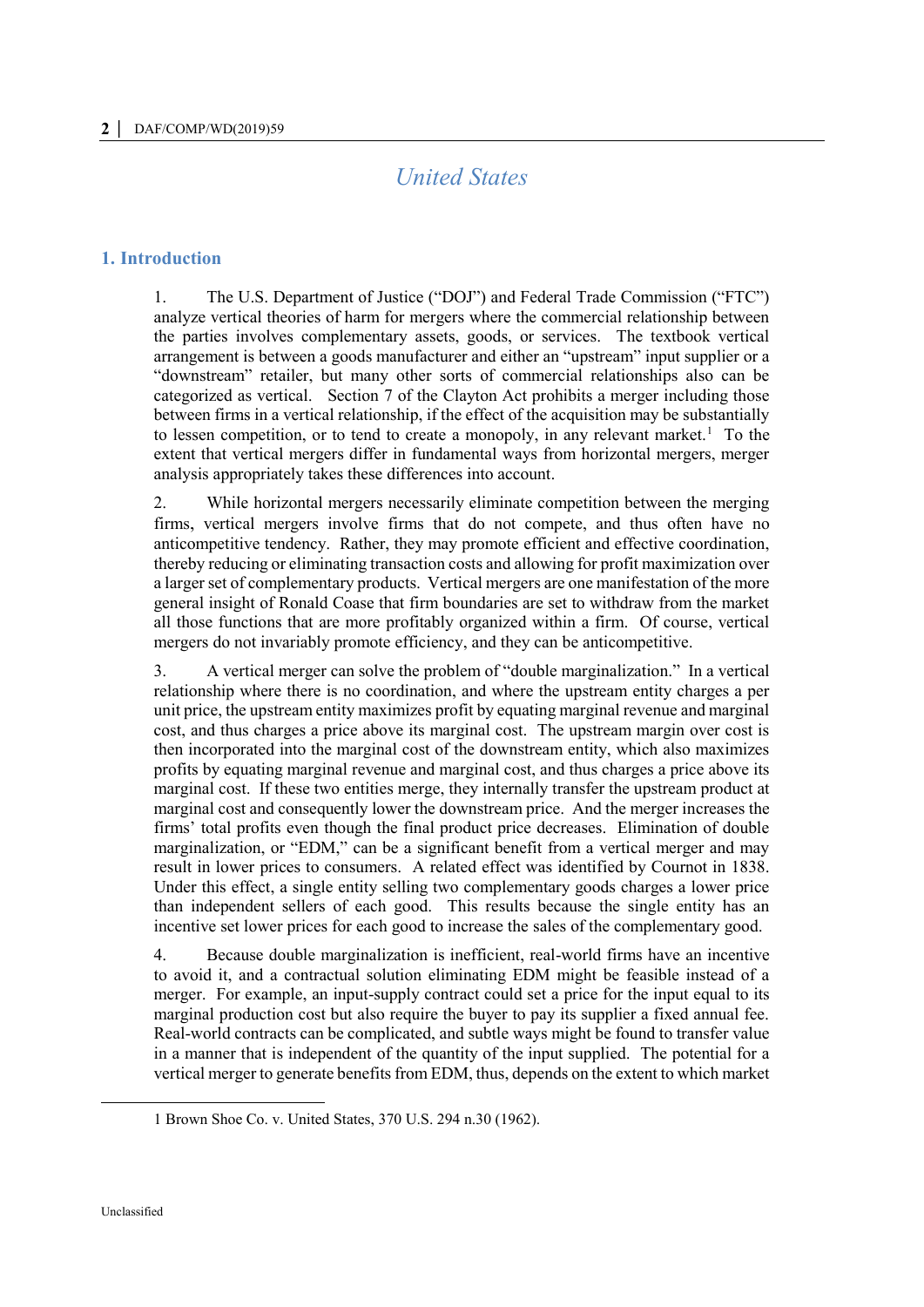power upstream and downstream had made double marginalization a problem in the first instance and the extent to which the parties could solve the problem without merging.<sup>2</sup>

## **2. Evolution of Vertical Merger Theories in the United States**

5. In the 1960s and 1970s, the DOJ and FTC challenged mergers on the basis of foreclosure concerns. When the U.S. Supreme Court decided its first vertical merger case on the merits in 1962, it observed that: "The primary vice of a vertical merger . . . is that, by foreclosing the competitors of either party from a segment of the market otherwise open to them, the arrangement may act as a clog on competition, which deprives rivals of a fair opportunity to compete."<sup>3</sup> The 1962 decision involved a merger in the shoe business. The Supreme Court observed that past retailer acquisitions by shoe manufacturers had led to increased sales of the manufacturers' shoes by the acquired retailers, and that fact was enough for the Court to conclude that the merger "may foreclose competition from a substantial share of the markets."<sup>4</sup> Of course, the foreclosure scenario in *Brown Shoe* is not the only one considered in 1960s and 1970s vertical merger cases.<sup>5</sup>

6. By the 1980s, antitrust scholars explored variations on the classic vertical foreclosure scenario to show how a withdrawal from the input market, on the part of a newly integrated input supplier, could raise its unintegrated downstream rivals' costs by

4 Brown Shoe, 370 U.S. at 332–34.

 $\ddot{ }$ 

<sup>2</sup> When evaluating whether the parties could solve the problem of EDM without a merger, the DOJ and FTC bear in mind that "[o]nly alternatives that are practical in the business situation faced by the merging firms are considered in making this determination. The Agencies do not insist upon a less restrictive alternative that is merely theoretical." HMG §10. Tirole (pp. 176-77) discusses various reasons why contracts (e.g., 2-part tariffs) might not suffice to eliminate the inefficiencies created by successive monopolies. See Tirole, The Theory of Industrial Organization (1988).

<sup>3</sup> Brown Shoe Co. v. United States, 370 U.S. 294, 333–34 (1962) (internal quotation marks, indications of alteration, and citations omitted). Later decisions recognized that vertically integrated firms will not automatically foreclose, but rather act rationally: "A vertically integrated firm seeking to increase profits will engage in self-dealing if the supplying division's output cannot be more profitably sold elsewhere, or is not more costly or inferior than the product of outside suppliers." Alberta Gas Chemicals Ltd. v. E.I. du Pont de Nemours & Co., 826 F. 2d 1235, 1244–45 (3d Cir. 1987).

<sup>5</sup> Notable in this regard is the acquisition by Ford Motor Co. of assets of Electric Autolite Co. The number-one auto producer, General Motors, had long self-supplied spark plugs. The number-two producer, Ford, sourced spark plugs from independent producer Champion. And the number-three producer, Chrysler, long had been supplied by Autolite. When Chrysler turned away from Autolite and toward self-supply, Autolite sought Ford's business. Ford took this opportunity to vertically integrate by acquiring Autolite's spark plug manufacturing plant and trademark. DOJ challenged the consummated acquisition, and a trial court ruled in DOJ's favor. United States v. Ford Motor Co., 286 F. Supp. 407 (E.D. Mich. 1968). The Supreme Court affirmed the judgment. Ford Motor Co. v. United States, 405 U.S. 562 (1972). The courts focused on the effect of the merger on competition to supply aftermarket spark plugs used in auto maintenance. Mechanics tended to use the same brand the auto manufacturer had used, so acquiring the Autolite assets put Ford in a position to sell most of the aftermarket spark plugs for Ford cars. The Court held that the merger was anticompetitive because it foreclosed independent spark plug producers, such as Champion, from selling spark plugs for Ford cars.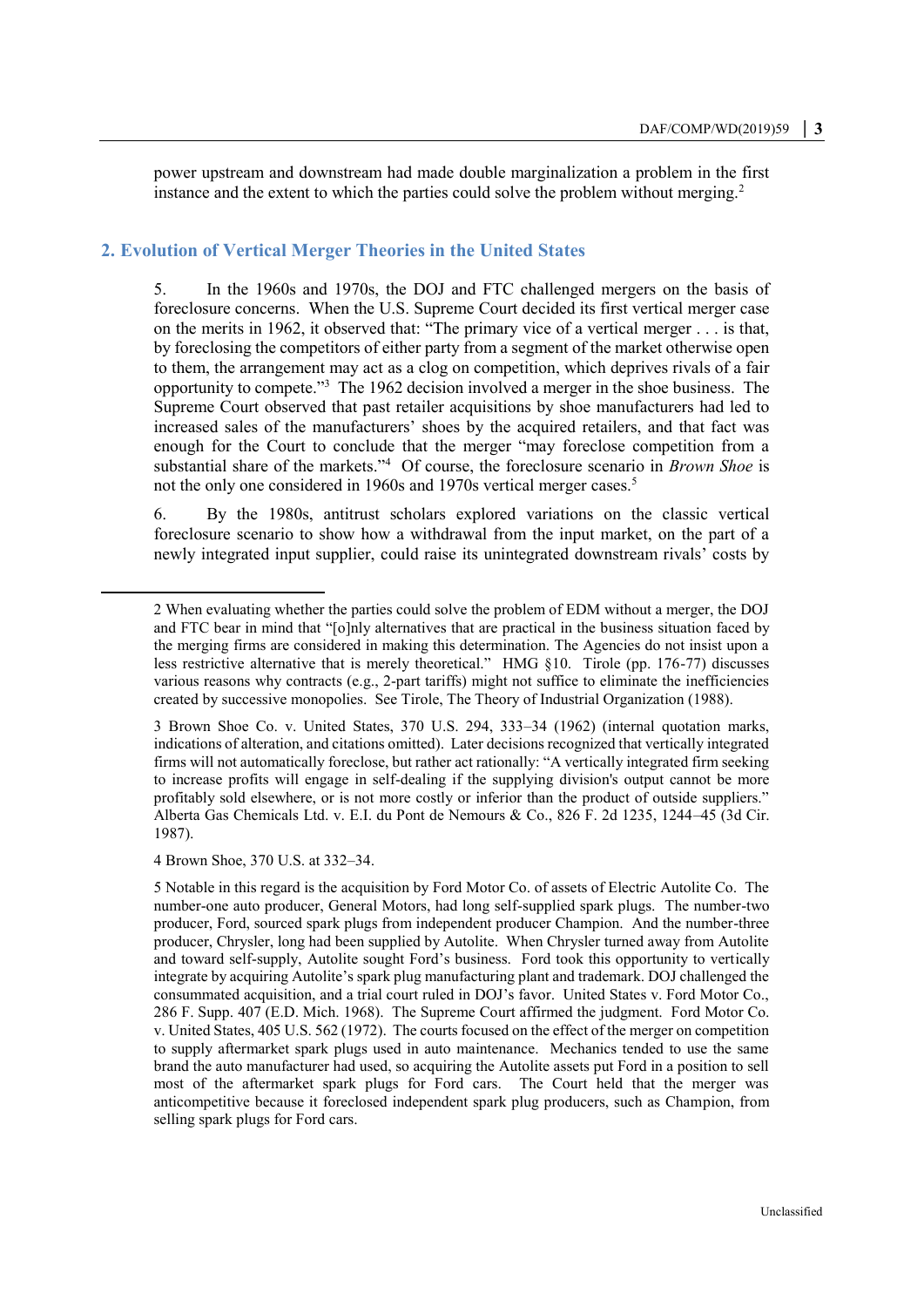## **4 │** DAF/COMP/WD(2019)59

forcing it either to become vertically integrated itself or by requiring it to purchase from a more costly supplier.<sup>6</sup> Further developments in scholarship showed that, under some conditions, a vertical merger could be harmful even if the merged firm continued to deal with rivals. For example, a newly integrated input supplier could raise the price at which it supplies rivals. By charging rivals a higher price, the vertically integrated firm increases the rivals' marginal cost, which causes them to raise their prices. The merged firm may profit both from additional profitable sales as some of its rivals' customers switch away due to the higher prices, and from raising its own price in response to its rivals' price increases.<sup>7</sup>

7. The profit calculus of this particular raising-rivals'-costs strategy depends generally on (1) the margin earned by the merged firm on sales of the input to rivals, (2) the demand faced by the rivals, (3) the extent to which customers switch to the merged firm's product and away from the rival's product as their prices rise, and (4) the margin earned by the merged firm on the new customers it picks up. If these factors can be estimated with reasonably accuracy in a merger investigation, it may be feasible to estimate the extent to which a vertical merger would induce input price increases and the extent to which downstream prices would increase.

8. Where the upstream and downstream markets are both highly concentrated and firms engage in unit pricing, a vertical merger is more likely to generate benefits from EDM. Accordingly, assessing the impact of a vertical merger under these theories requires balancing any potential competitive harm against EDM and other efficiencies.<sup>8</sup>

9. Another concern with vertical mergers is their potential impact on entry. The concern is that post-vertical merger market conditions could deter or prevent entry because it would require two-stage entry (*i.e.*, a new firm would need to enter at both the upstream and downstream levels) or otherwise raise the costs of entering a market.<sup>9</sup> An additional focus is whether the merging firms are most likely to enter each other's markets or another market in competition with each other.<sup>10</sup> For this to be the case, there must be some feature of the market at issue that indicates that having a presence in another part of the distribution chain would make it more likely either for the merging firms to enter each other's markets,

10 Id.

 $\overline{a}$ 

<sup>6</sup> See, e.g., Steven C. Salop & David T. Scheffman, Raising Rivals' Costs, 73 Am. Econ. Rev. (Papers & Proceedings) 267 (1983); Steven C. Salop & David T. Scheffman, Cost-Rasing Strategies, 36 J. of Indus. Econ. 19 (Sept. 1987); Michael Salinger, Vertical Mergers and Market Foreclosure, 103 The Quarterly J. of Econ. 345 (May 1988); Jay Pil Choi & Sang-Seung Yi, Vertical Foreclosure with the Choice of Input Specifications, 31 Rand J. of Econ. 717 (2000). See also Thomas G. Krattenmaker & Steven Salop, Anticompetitive Exclusion: Raising Rivals' Costs to Achieve Power over Price, 96 Yale L.J. 209 (1986).

<sup>7</sup> An additional theory of harm from a vertical merger is customer foreclosure, in which the merging downstream firm refuses to buy from competitors of the upstream supplier, harming upstream rivals and allowing the merged firm's upstream business to raise prices.

<sup>8</sup> See. e.g., Steven C. Salop, Invigorating Vertical Merger Enforcement, 127 Yale L.J. 1962, 1980- 81 (2018).

<sup>9</sup> Id. at 1976.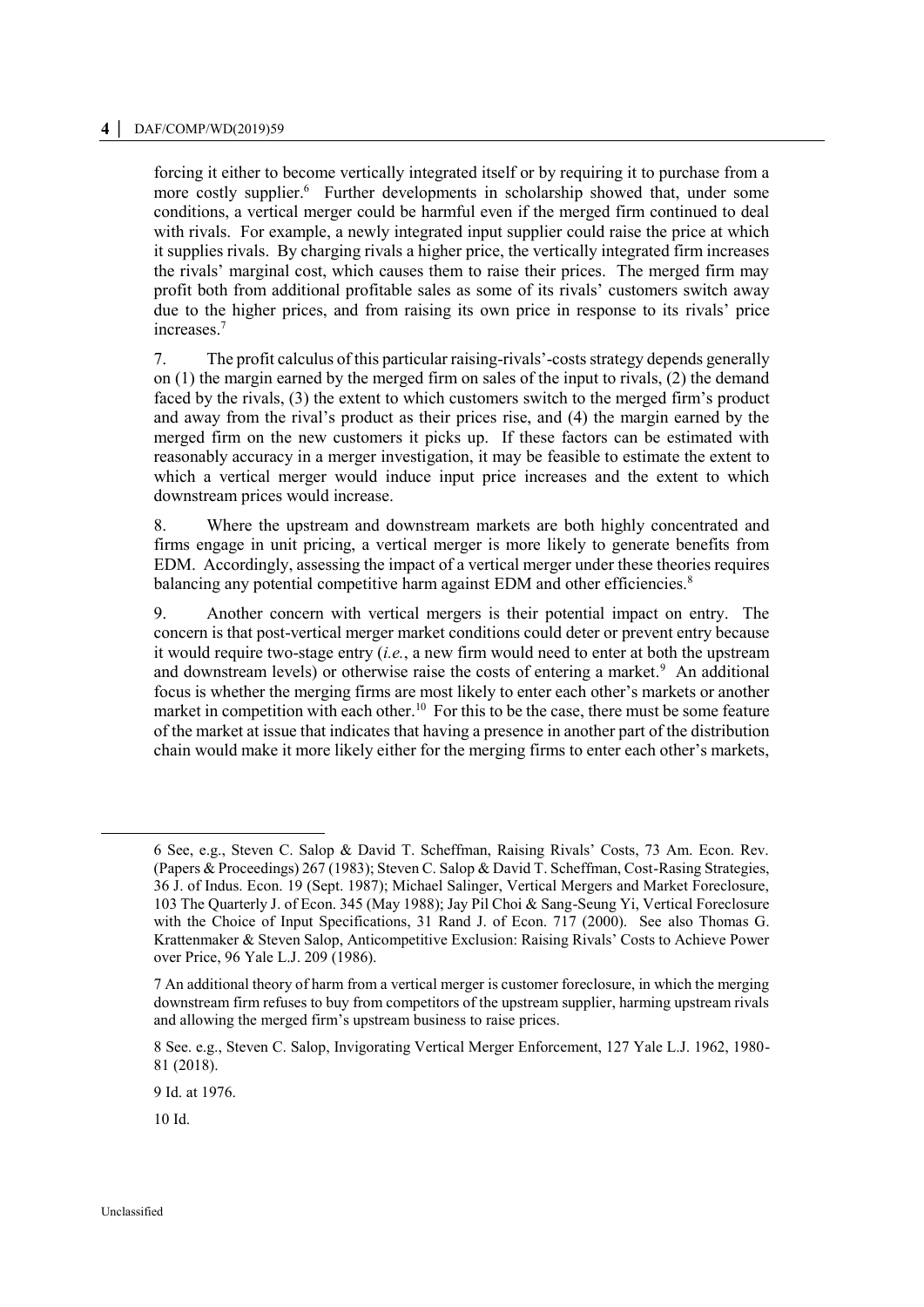as compared to de novo entry by another firm, or that create an incentive for one of the merging firms to sponsor entry by another firm.<sup>11</sup>

10. Vertical mergers also may have coordinated effects, which could provide the basis for challenging the merger. The combined firm's access to competitively sensitive information may increase the likelihood of coordination in a market. For instance, the upstream level may learn the confidential business plans of its customers, who are the rivals of the firm at the downstream level. This information could facilitate coordination by lowering costs of monitoring compliance with a price-fixing agreement. Additionally, in an industry where other firms are vertically integrated and the merger brings the combined firm's incentives more closely in line, the merger may lead to elevated prices if the firms recognize the interdependence of their unilateral pricing decisions.

# **3. United States v. AT&T Case**

 $\ddot{ }$ 

11. Although both the DOJ and FTC have challenged vertical mergers,  $12$  the only recent FTC or DOJ litigated vertical merger challenge involved AT&T, Inc.'s acquisition of Time Warner Inc. DOJ challenged the proposed acquisition in November 2017 primarily on a raising-rivals' costs-theory. After a bench trial, the district court rejected DOJ's challenge.<sup>13</sup> The appeals court affirmed the judgment in February 2019.<sup>14</sup> The D.C. Circuit held that the district court had not committed clear error in finding that DOJ's theory of harm was insufficiently supported by industry-specific facts.<sup>15</sup>

12. The case concerned pay television, and thus involved technology, media, and telecommunications. Pay television in the United States has four vertical levels. At the top of the vertical supply chain, creators produce "content," such as drama series and live sports. At the next level down, "programmers" package the content into networks comparable to traditional over-the-air channels. A single programmer typically owns multiple networks, which it licenses (usually as a bundle) to downstream "distributors,"

<sup>11</sup> See, e.g., FTC Press Release, "FTC Seeks to Block Cytyc Corp.'s Acquisition of Digene Corp.," available at https://www.ftc.gov/news-events/press-releases/2002/06/ftc-seeks-block-cytyc-corpsacquisition-digene-corp.

<sup>12</sup> Steven C. Salop & Daniel P. Culley, Revising the Vertical Merger Guidelines: Policy Issues and an Interim Guide for Practitioners, 4 J. Antitrust Enforcement 1, appendix (2016). Two recent speeches by senior officials at the U.S. antitrust agencies also lay out a number of recent agency enforcement actions and the theories underlying them. D. Bruce Hoffman, Director, Bureau of Competition, Fed. Trade Comm'n, Vertical Merger Enforcement at the FTC, Credit Suisse 2018 Washington Perspectives Conference (Jan. 10, 2018), available at https://www.ftc.gov/publicstatements/2018/01/vertical-merger-enforcement-ftc; Jon Sallet, Deputy Assistant Att'y Gen., Antitrust Div., U.S. Dep't of Justice, The Interesting Case of the Vertical Merger, Remarks at the Am. Bar Ass'n Fall Forum (Nov. 17, 2016), available at https://www.justice.gov/opa/speech/deputy-assistant-attorney-general-jon-sallet-antitrust-divisiondelivers-remarks-american.

<sup>13</sup> United States v. AT&T, Inc., 310 F. Supp. 3d 161 (D.D.C. 2018).

<sup>14</sup> United States v. AT&T, Inc., 916 F.3d 1029 (D.C. Cir.2019).

<sup>15</sup> See id. at 1038 ("the issue is whether the district court clearly erred in finding that the government failed to clear the first hurdle in meeting its burden of showing that the proposed merger is likely to increase Turner Broadcasting's bargaining leverage").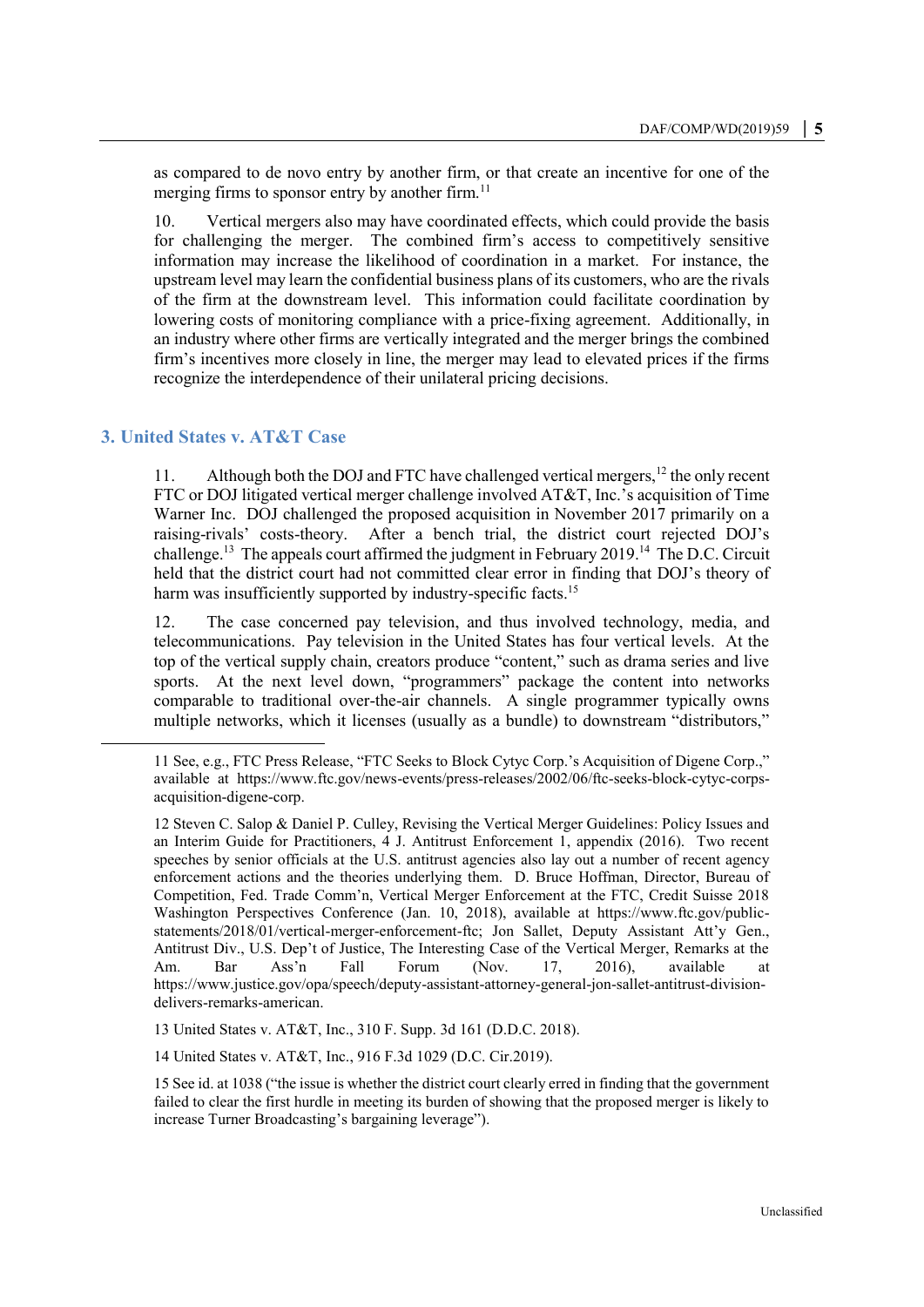which then deliver various packages of networks to their "subscribers." Traditional pay television distributors are termed "multichannel video programming distributors" ("MVPDs"). They consist of the cable television providers, telephone companies that offer video subscription service through fiber optic cable, and two direct satellite providers— DirecTV and DISH. In addition, the United States has virtual MVPDs, which deliver content over the internet.

13. AT&T is the largest pay television distributor in the United States through its ownership of DirecTV (and its legacy MVPD U-Verse, and virtual MVPD DirecTV Now). Time Warner is a major programmer. DOJ argued that the merger was anticompetitive in that it would, among other things, lead AT&T to demand and receive a significant increase in the amount MVPDs pay for Time Warner content and hence cause a significant increase in the amount subscribers pay for television. DOJ's expert estimated that AT&T's MVPD rivals would pay \$587 million per year more for Time Warner content. Under the 2016 market configuration, he estimated that would result in subscribers paying \$286 million per year more for television subscriptions.

14. To generate these estimates, DOJ's expert drew on the economics of bargaining because the fees MVPDs pay programmers are set in contracts with terms determined through bilateral bargaining. Relative to the no-deal outcome, making a deal produces a gain, and the parties bargain to maximize the gain and allocate it between them. Economists often assume the gain is divided equally.<sup>16</sup> No matter how the gain is divided, the economics of bargaining predicts that the outcome of bargaining is altered by anything that changes the gain from making a deal, and that gain is altered by a change in either party's profit in the event that they fail to make a deal.

15. After AT&T acquired Time Warner, DOJ argued, failing to reach agreement with a rival distributor would be less costly to the merged company than it had been to Time Warner. DOJ contended that the reason is that AT&T would pick up some profitable new DirecTV subscribers when some of the subscribers to the rival MVPD switched away due to the loss of Time Warner programming. While the existence of this effect from the merger may be intuitive, its size and significance is not, and U.S. law makes mergers unlawful only if they have a "reasonable probability" of substantially lessening competition.<sup>17</sup>

16. DOJ argued that the post-merger cost to AT&T of failing to strike a deal with a particular MVPD is less than the pre-merger cost to an independent Time Warner by an amount that is the product of three quantities: (1) the "subscriber loss rate," which is the proportionate reduction in subscribership for a distributor if it permanently loses Time Warner programming; (2) the "diversion rate," which is the proportion of lost subscribers that are instead DirecTV (or U-Verse) subscribers; and (3) AT&T's "margin," which is AT&T's per-subscriber profit on diverted subscribers. All three quantities were vigorously disputed at trial.

17. When any of AT&T's rival distributors loses Time Warner content, the distributor's subscribers have the option of switching to another distributor that does have Time Warner's content, and they have the option of dropping pay television altogether. The

 $\overline{a}$ 

<sup>16</sup> Equal sharing of the gains is the "Nash solution" to the bargaining problem. See John Nash, Two-Person Cooperative Games, 21 Econometrica 128 (1953); John Nash, The Bargaining Problem, 18 Econometrica 155 (1950).

<sup>17</sup> United States v. AT&T, Inc., 916 F.3d at 1031.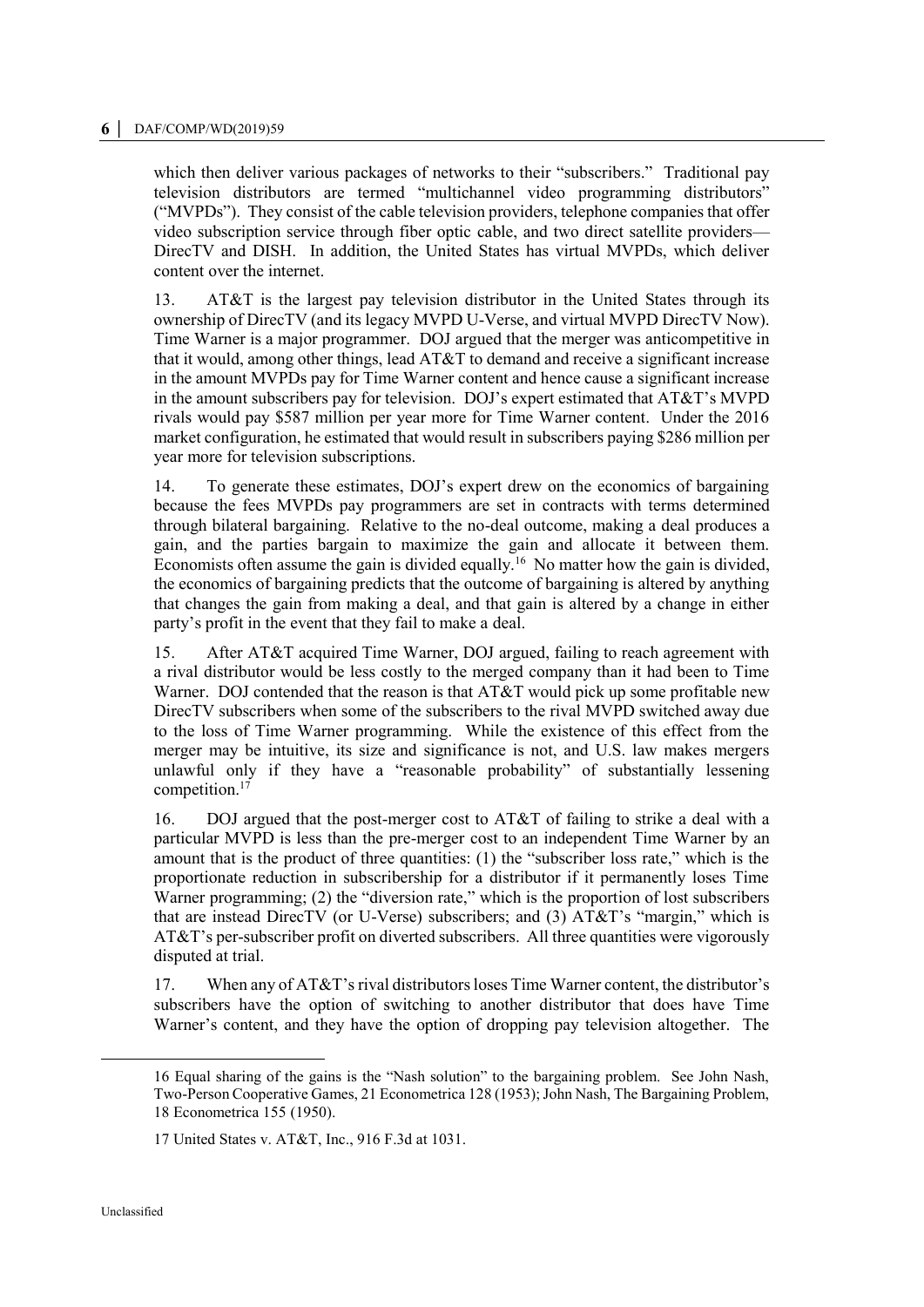combined proportion of the distributor's subscribers that do either of these things is the subscriber loss rate. What a distributor is willing to pay for any particular content is closely related to the subscriber loss rate associated with that content.

18. Every programmer able to negotiate a positive fee with a distributor for its content has some power over that distributor, and it is possible for many programmers to have significant power over a distributor at the same time. The reason is that the loss of the content from any of several programmers could lead to significant subscriber loss. Suppose, for example, that all content is controlled by five programmers, and that losing the content of any one programmer would cause 10% of the distributor's subscribers to cancel their subscriptions. Each programmer then would have significant power and be able to bargain for a substantial fee for its content.

19. DOJ argued that if the subscriber loss rate associated with a particular programmer is believed to be significant, its exact magnitude is unlikely to be directly observed: Because the programmer and distributor generate a large gain that they share by reaching agreement, they almost certainly will reach agreement. And so it has been with Time Warner and large distributors. Because Time Warner had never permanently "gone dark" on a large distributor before the merger, DOJ contended that there was no direct way to measure a relevant subscriber loss rate. Nevertheless, subscriber loss rates are vitally important to distributors in bargaining with programmers, so they make efforts to estimate them.

20. DOJ argued that Time Warner garnered a substantial fee for its content prior to the merger, indicating power over distributors attributable to positive subscriber loss rates. DOJ further argued that the incremental power arising from the merger overall is the product of all three quantities in paragraph 16. If none of the subscribers that leave distributors when they lose Time Warner content switch to DirecTV (or U-Verse), the merger adds nothing to Time Warner's power. Likewise, if AT&T earns no margin on new customers it gets from other distributors, the merger adds nothing to Time Warner's power. These quantities may be small, in which case the merger would add little to Time Warner's power.

21. Determining AT&T's margin might seem like a simple matter, but it is not. Of interest is the present value of the excess of revenue over cost attributable to new subscribers. This present value depends on the one-time costs of customer acquisition and installation, and on how long new customers remain DirecTV subscribers. Although data informs this present value calculation, the calculation requires assumptions, and it can be sensitive to the assumptions made.

22. The district court was unpersuaded that the inputs to the DOJ's bargaining model were sufficiently large to change the bargaining leverage of the merged firm. The court did not determine an appropriate subscriber loss rate, diversion rate, or margin. Instead, it found that the quantities DOJ and its expert had used were based on simplifying assumptions that yielded a result too speculative to meet the government's burden.

23. Because the district court found the evidence too speculative that the merged entity would be able to raise rivals' costs, it did not need to consider whether the merger would result in cost savings for consumers from the elimination of double marginalization. At trial, the government put on evidence that AT&T would not pass through more than a portion of its cost savings from the elimination of double marginalization. To estimate pass through and the net effect on consumer prices, DOJ's expert relied on a conventional merger simulation.